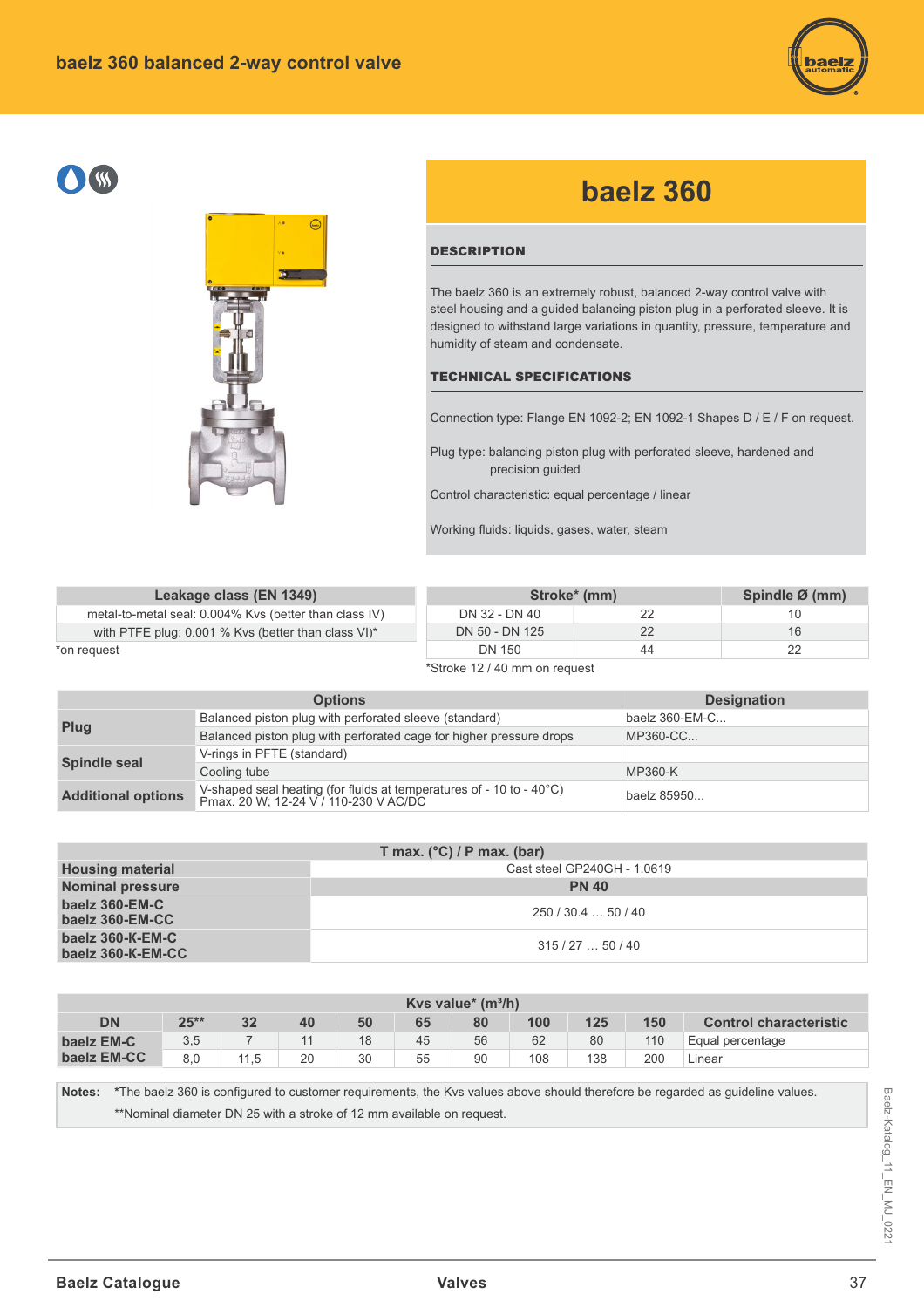

| Approximate weights of the baelz 360 valves (kg) |      |      |    |      |     |     |     |  |  |  |  |  |  |  |
|--------------------------------------------------|------|------|----|------|-----|-----|-----|--|--|--|--|--|--|--|
| <b>DN</b>                                        | 40   | 50   | 65 | 80   | 100 | 125 | 150 |  |  |  |  |  |  |  |
|                                                  | 15.3 | 19.6 | 31 | 36.7 | 51  | 71  |     |  |  |  |  |  |  |  |
| baelz 360 EM-C<br>baelz 360 EM-CC                |      |      | 31 | 36.7 | 51  | 71  |     |  |  |  |  |  |  |  |
|                                                  |      |      |    |      |     |     | 120 |  |  |  |  |  |  |  |

|           | Dimensions of the baelz 360 valves |               |                                   |  |  |  |  |  |  |  |  |  |  |  |  |
|-----------|------------------------------------|---------------|-----------------------------------|--|--|--|--|--|--|--|--|--|--|--|--|
| <b>DN</b> | <b>BL/PN40</b>                     | h1            | h <sub>2</sub> / PN <sub>40</sub> |  |  |  |  |  |  |  |  |  |  |  |  |
|           | 360-EM-C/CC                        |               |                                   |  |  |  |  |  |  |  |  |  |  |  |  |
| 40        | 200                                | 100           | 177                               |  |  |  |  |  |  |  |  |  |  |  |  |
| 50        | 230                                | 80            | 225                               |  |  |  |  |  |  |  |  |  |  |  |  |
| 65        | 290                                | 100           | 242                               |  |  |  |  |  |  |  |  |  |  |  |  |
| 80        | 310                                | 110           | 249                               |  |  |  |  |  |  |  |  |  |  |  |  |
| 100       | 350                                | 125           | 269                               |  |  |  |  |  |  |  |  |  |  |  |  |
| 125       | 400                                | 145           | 321                               |  |  |  |  |  |  |  |  |  |  |  |  |
| 150       | 480                                | 194           | 330                               |  |  |  |  |  |  |  |  |  |  |  |  |
|           |                                    | 360-K-EM-C/CC |                                   |  |  |  |  |  |  |  |  |  |  |  |  |
| 40        | 200                                | 100           | 467                               |  |  |  |  |  |  |  |  |  |  |  |  |
| 50        | 230                                | 80            | 520                               |  |  |  |  |  |  |  |  |  |  |  |  |
| 65        | 290                                | 100           | 532                               |  |  |  |  |  |  |  |  |  |  |  |  |
| 80        | 310                                | 110           | 539                               |  |  |  |  |  |  |  |  |  |  |  |  |
| 100       | 350                                | 125           | 559                               |  |  |  |  |  |  |  |  |  |  |  |  |
| 125       | 400                                | 145           | 611                               |  |  |  |  |  |  |  |  |  |  |  |  |
| 150       | 480                                | 194           | 620                               |  |  |  |  |  |  |  |  |  |  |  |  |



Dimensions 360-EM-C-K 40-125

| Dimensions of the baelz 373 actuators (mm) |     |             |     |                               |     |  |  |  |  |  |  |  |  |  |
|--------------------------------------------|-----|-------------|-----|-------------------------------|-----|--|--|--|--|--|--|--|--|--|
| <b>Designation</b>                         |     | $\mathbf x$ |     | ØD                            |     |  |  |  |  |  |  |  |  |  |
| <b>E07</b>                                 | 320 | 145         | 129 |                               |     |  |  |  |  |  |  |  |  |  |
| <b>E07-OSX</b>                             | 354 | 145         | 129 |                               |     |  |  |  |  |  |  |  |  |  |
| E45                                        | 560 | 150         | 175 |                               |     |  |  |  |  |  |  |  |  |  |
| E65                                        |     |             |     | see dimensional drawing below |     |  |  |  |  |  |  |  |  |  |
| P 21                                       |     |             |     | 268                           | 242 |  |  |  |  |  |  |  |  |  |
| P 21-V6                                    |     |             |     | 304                           | 242 |  |  |  |  |  |  |  |  |  |
| P 22                                       |     |             |     | 322                           | 242 |  |  |  |  |  |  |  |  |  |

Electric actuators: baelz 373-E Pneumatic actuators: baelz 373-P



Dimensions of the baelz 373-E65 actuator

Baelz-Katalog\_11\_EN\_MJ\_0221 Baelz-Katalog\_11\_EN\_MJ\_0221